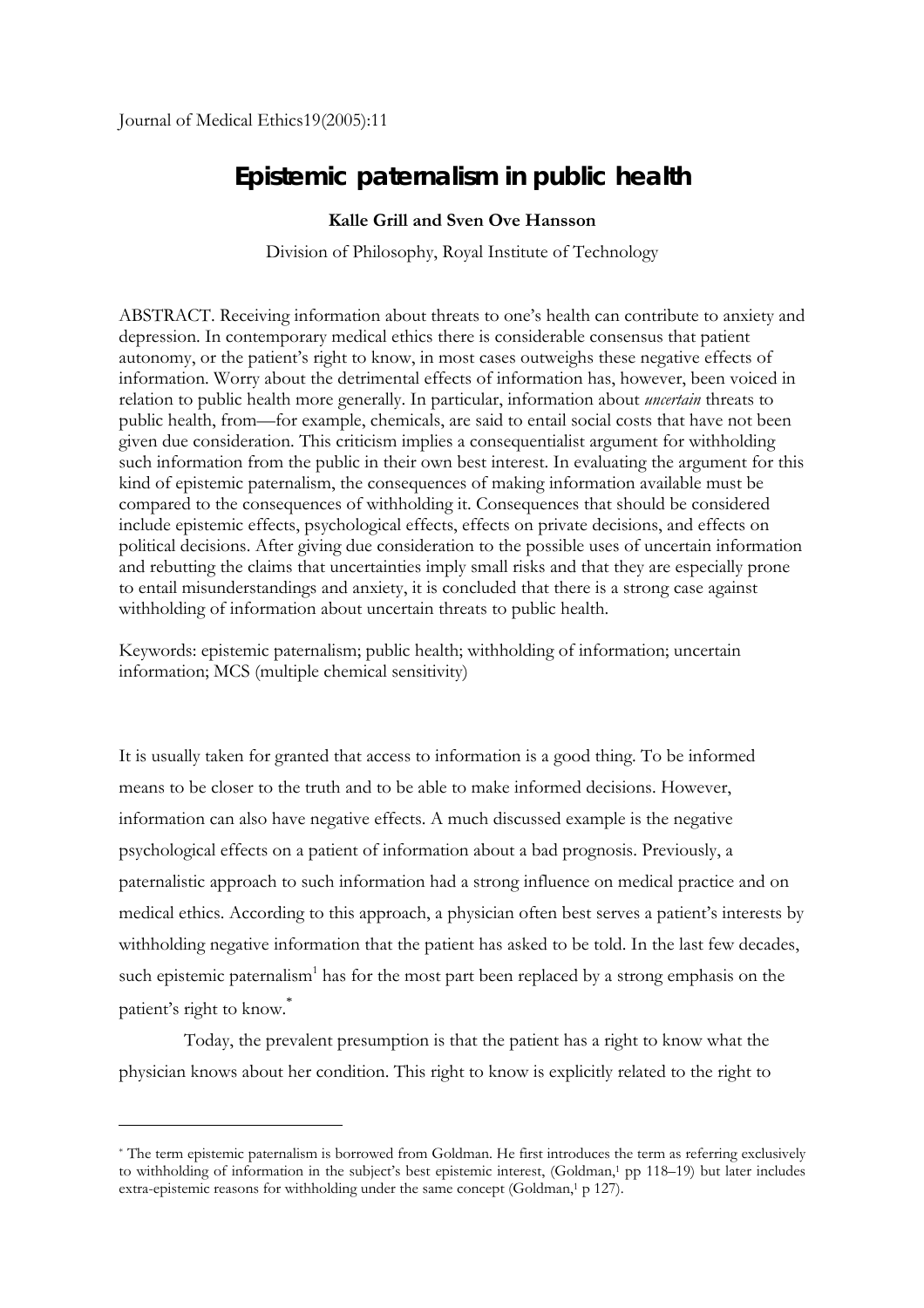make decisions about one's own welfare. Treatment should normally be given, only with the patient's informed consent, which is only possible if she has full access to information about her condition.<sup>2</sup>

 Contrary to this development in medical ethics, there is in some quarters a growing concern over information to the public about general health threats. Sceptics about the value of such information argue that it can be extremely costly both in monetary terms and in terms of the social costs of needless worrying. These apprehensions are aggravated by the increased capacity to detect potential risk factors. As was noted by Viola Vogel, "[n]ew nanoanalytical tools are pushing detection limits down to the single molecule level, which is scientifically a huge success but could be a potential headache to regulators. Ultrasensitive detection of toxins and pollutants will alarm the public."<sup>3</sup>

 In a recent article on the regulation of chemicals, Bill Durodié suggests that the dissemination of information about potential adverse effects of chemicals to the public has predominantly negative effects, since it contributes to making people anxious and depressed.4 These views are expressed in relation to the European Commission's proposed new system for the *R*egistration, *E*valuation, and *A*uthorisation of *Ch*emicals (REACH).5

 In his criticism of REACH, Durodié attacks what he rightly describes as a contemporary consensus on the public's right to know:

One common assumption in much of the current debate on issues relating to scientific reporting and decision making is that the public have a "right to know" and should be informed whenever and wherever there is any scientific uncertainty associated with products and processes (Durodié,<sup>4</sup> p 393).

According to Durodié, "this 'right' would appear to suggest that consumers should be permanently bombarded with reams of information" (Durodié,<sup>4</sup> p 393). In his view, this will have both short run and long run negative effects. In the short run, "enhanced risk awareness" could "leave us feeling more sorry than safe" (Durodié,<sup>4</sup> p 394). In the long run, public anxiety and fear in the face of technological development could stifle progress:

[B]ringing up a generation of people in fear of everyday products, questioning the ability of science to improve their lives, and hence doubting the desirability of innovation and change, has a social cost which has yet to be calculated (Durodié, $^{4}$  p 389).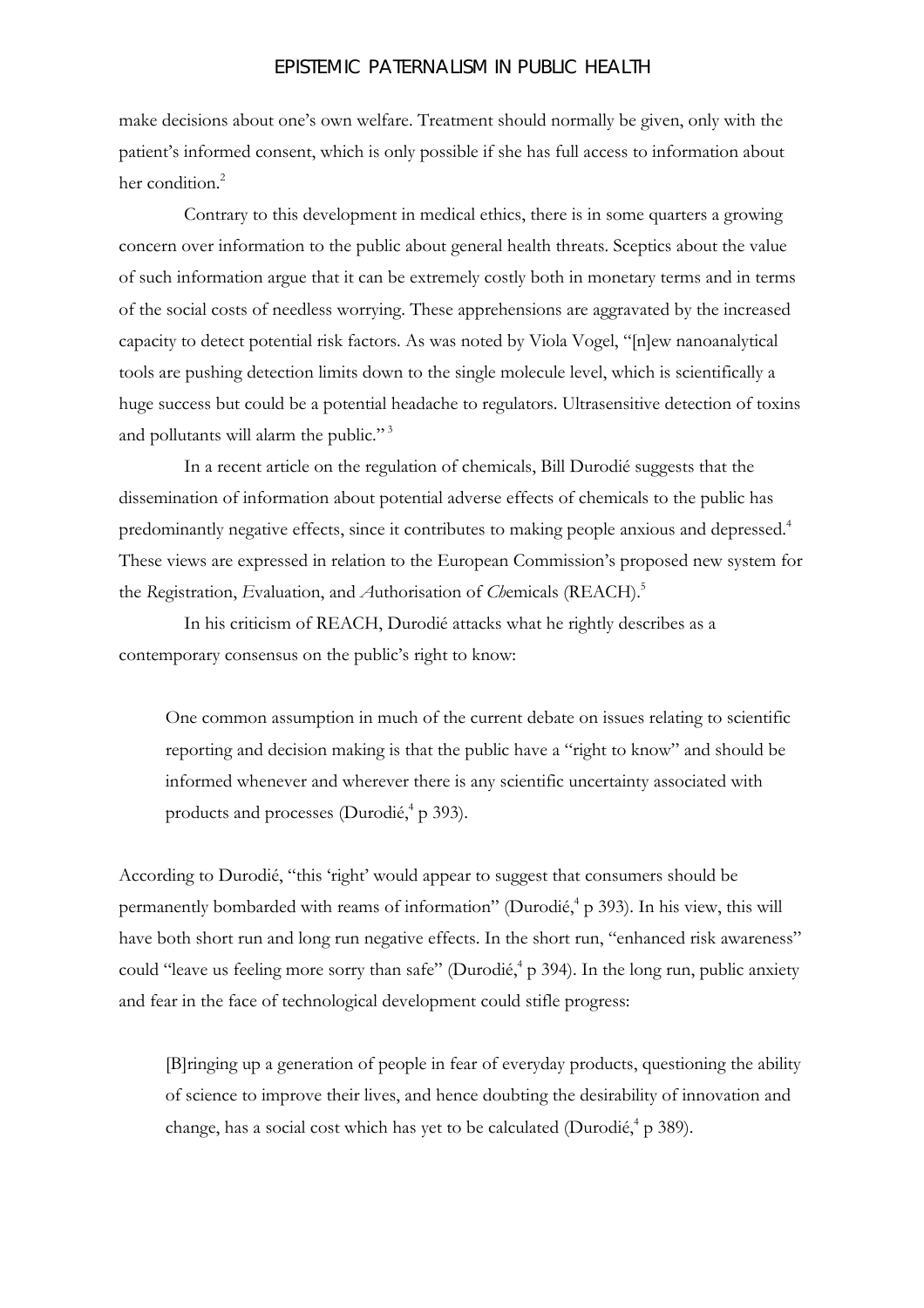It is not obvious exactly what Durodié is critical of. Misgivings about certain public awareness campaigns are seemingly taken to imply a negative appraisal of risk awareness in general and the REACH proposal in particular (Durodié,<sup>4</sup> p 393–4). Such campaigns have, however, little in common with the commission's proposal to make information about chemical testing available in a central database for "free and easy access". According to the current proposal of the commission, non-confidential information on registered substances will be kept available on the internet by a proposed new European chemicals agency. This information will include chemical nomenclature; physicochemical data; the results of each submitted toxicological study; no effect levels and no effect concentrations when available; most of the information on the safety data sheet, and guidance on safe use provided by the company.6

 The main focus of Durodié's critique is on the "social and hidden cost that these proposals [by the European Commission] entail" (Durodié,<sup>4</sup> p 393). Central to the critique is the (reasonable) assumption that many of the risks that will be inferable from the proposed database will be uncertain, and will remain so even after extensive research. Durodié calls for "a more measured approach to risk communication", as opposed to "feeding the climate of risk aversion" (Durodié,<sup>4</sup> p 394, 396).

 Though not explicitly advanced in favour of withholding of information, Durodié's sharp critique of the proposed extent of communication implies an argument for some kind of limiting of the dissemination of information about uncertain threats to public health. Being supposedly in the best interest of the people concerned, such a proposal amounts to epistemic paternalism. It is the purpose of the present paper to develop the argument for epistemic paternalism and to evaluate it from an ethical point of view. In section two, we further develop the notion of making information available and distinguish it from actively communicating information. Section three introduces our methodology and some preconditions for the analysis that follow from it. After that we investigate the major types of positive and negative effects of withholding information on public health—namely effects on knowledge (section four); psychological effects (section five); effects on individual decision making (section six), and effects on political decision making (section seven). Our overall conclusions are summarised in section eight.

## 2. Withholding, making available, and actively communicating

Our focus of attention is on the dissemination of information about public health—that is, general health information that has not been adjusted to the individual recipient's health status,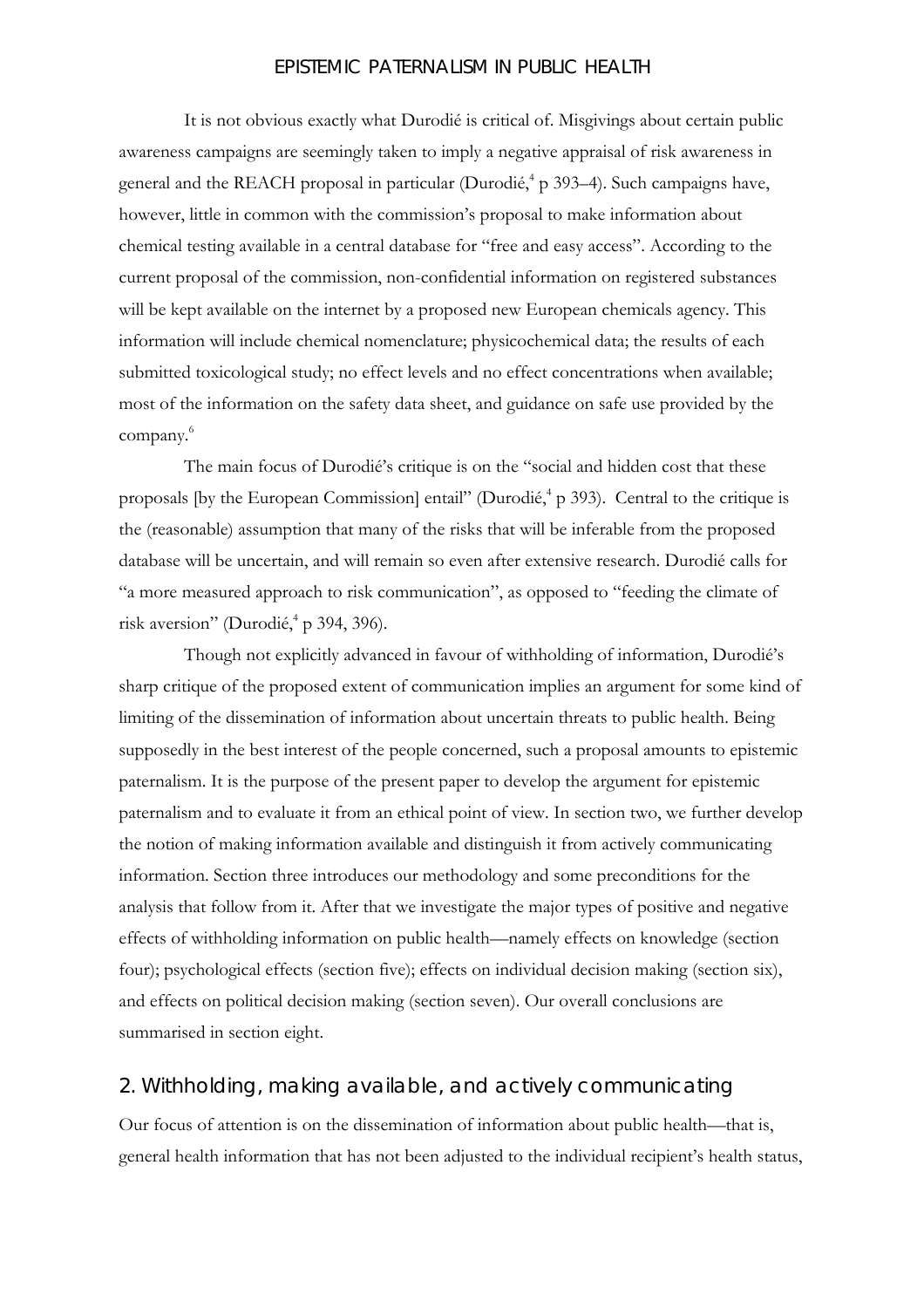but nevertheless has (prognostic or preventive) relevance at least for segments of the population. Typical examples are "smoking is bad for your health" and "acryl amide in fried potatoes may increase the risk of contracting cancer". We will pay particular attention to public health information that is based on less than conclusive scientific evidence, and therefore uncertain.

 Our discussion presupposes that a distinction can be made between actively providing a person with a piece of information and (just) keeping that information available for her to seek out herself. In clinical medicine, a reasonable case can be made that the physician has at least a prima facie obligation to actively inform the patient about her health status and ensure that she has understood the information. Inessential details, such as individual laboratory values, should be made available to her upon request. In public health, authorities and companies have corresponding obligations to actively disseminate the more important information. All affected members of the public should be actively informed of serious risks. Hence, if the tap water in an area becomes undrinkable, all those who have access to this water have an obvious right to be informed about this. Lesser risks, such as a small increase in the concentration in tap water of some contaminant that is still far below agreed upon levels of concern, should perhaps not entail active informing, but such information should none the less be made available so that those who seek it may find it.

 How to draw the line between information that should be actively communicated, and information that should not be actively communicated but only made available is an interesting ethical issue. That is not, however, the topic of the present contribution. Instead, we will discuss whether there is another line to be drawn, namely between on the one hand public health information that should be made available, and on the other hand public health information that should not even be made available, but rather be withheld from the public. The proposal in REACH to post information about registered substances on the internet is a clear example of making public health information available without necessarily communicating it actively to potential readers.

 Whether or not information should be made available may seem to depend on how the information is managed once made available. We will, however, not discuss the management of information. Our narrow focus on making available or withholding is motivated by several circumstances. First, the problem has practical significance, since information holders such as scientists, companies, and public officials often face the choice of whether to make some piece of information available for further dissemination—for example, by putting out a press release or not without having much influence on how the information is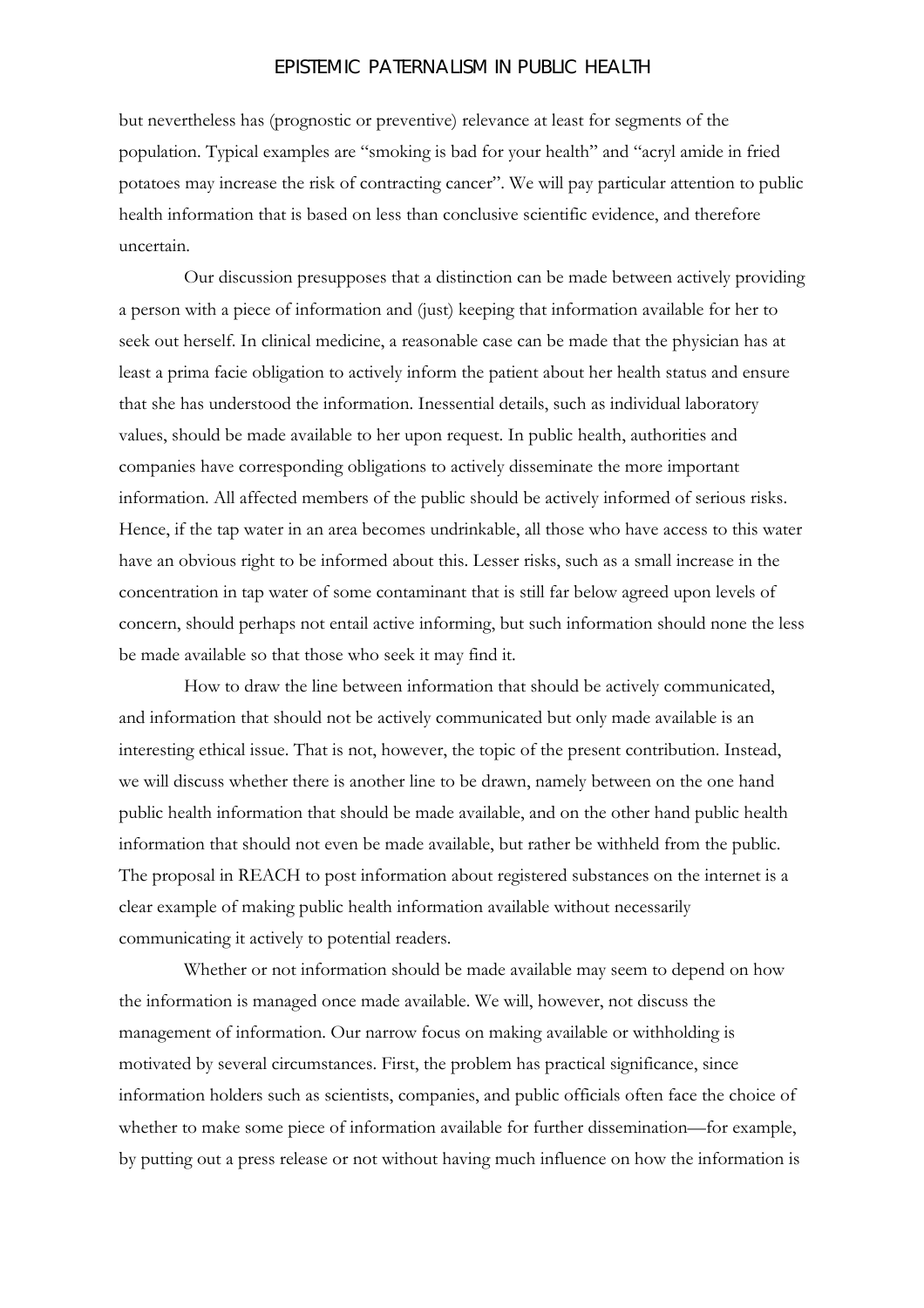managed once released. Second, although ineffective awareness campaigns should obviously be avoided, questions of research priorities and information management are largely empirical and very complex, demanding—for example, a discussion of the role of the free press. The more limited issue of whether or not information should be withheld can, we believe, be successfully dealt with somewhat independently and in the abstract. Finally, a clear presentation and evaluation of the case for withholding information will hopefully shed some light on related, more complex issues.

 It is of course not crystal clear what it means to make information available without actively disseminating it. Information can be made available in quite different ways. At one extreme, the information holder can actively inform the public about what type of information is available and how one can find it (without spreading the information itself). At the other extreme, information may be kept available simply by being buried in some unindexed but publicly accessible archive. It is, however, doubtful whether the last mentioned practice qualifies as making the information available. The REACH proposal of providing information for "free and easy access" on the internet is at the more open end of this spectrum.

 An individual scientist cannot keep information to herself without sacrificing the fundamentally important scientific discussion. Strict withholding of scientific information would therefore demand not only that individual scientists avoid actively providing information to people outside of the scientific community by—for example, answering questions from journalists or other non-scientists (however the division into scientist and nonscientist would be made). The scientific community would also have to develop codes of behaviour that exclude the publication of uncertain public health information, or else the government would have to impose legal restraints on reporting scientific results indicating uncertainties about public health. Such arrangements would have to be internationally agreed upon in order to be efficient. Clearly, such a system would hamper scientific progress by reducing the flow of information within the scientific community as well as in the wider world.

 Information may, however, be withheld to some extent without going to such lengths. Questions may be answered, but incompletely. Publications can be made, but not popularised and not discussed in public fora. We will discuss indirect effects of withholding information with the understanding that its effects will in practice depend on how strict the withholding is and how smoothly the practice of withholding is defended, denied or downplayed in communication with the public. In the process of defending a practice of withholding, there is always the risk of resorting to outright deception. Deception destroys trust much more thoroughly than the withholding of information. Having been kept in the dark, you could still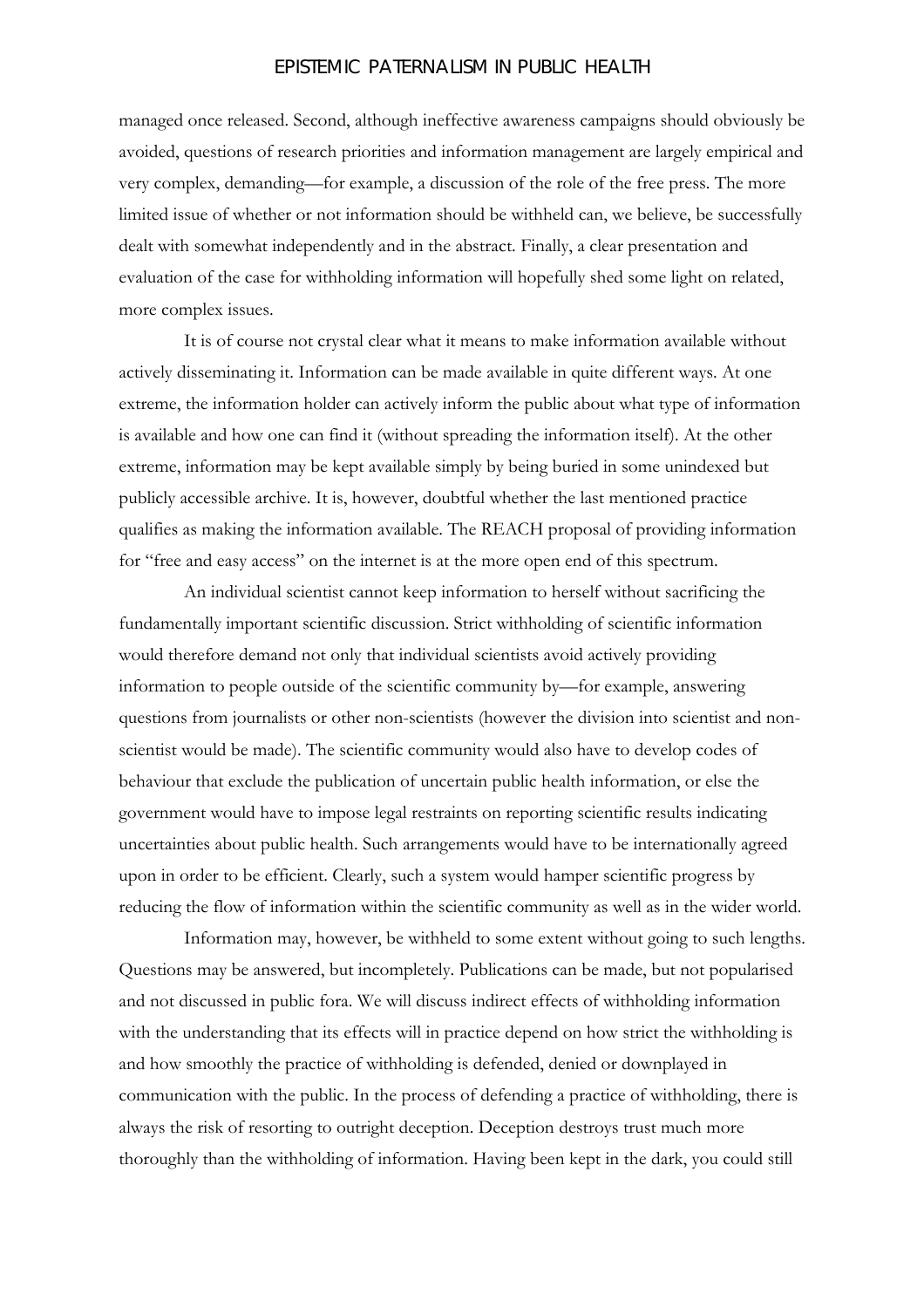trust what information has come and will come from the information holder. Confronted with liars, however, there is nothing left to trust.<sup>7</sup> Government information or scientific results will be met with deeper scepticism the more the government or the scientists are engaged in deceitful practices. The same thing applies to these groups as to doctors: "Were trust to decline so that patients did not believe what was being said to them, not only reassurance but also genuine support during an illness would become impossible."8

#### 3. Methodological consequentialism and the right to know

At the core of liberal political thought is the individual's right to direct her own life. Though a choice between two unknowns would still be a choice, what we value is people's right to make *informed* choices about their own lives. The right to direct your life in a meaningful way, to make informed choices about your own life, thus implies some version of a right to know. Much liberal thought, of course, goes on to argue that the right to direct your own life is an absolute right that cannot justifiably be infringed. If the same goes for the right to know, then the case for justified withholding of harmful information uninterestingly fails, so that no amount of harm can cancel it. We will not pursue this line of thought further, but rather consider the more difficult case of consequentialist ethics.

 Consequentialism is the "hard case" for the defence of the public's right to information. In order to explore the best arguments for the withholding of information, we will therefore assume a form of *methodological consequentialism*. In other words, we will assume that the issue of whether or not information on public health should be held available for the public has to be determined by weighing the positive against the negative consequences of making it available.

 Methodological consequentialism does not preclude a discussion in terms of rights and duties. Deontological language is convenient to describe the moral status of disseminating information. We use this terminology with the understanding that from a consequentialist point of view, rights and duties are not foundational moral principles, but rather action guiding rules that are adequate to the extent that they tend to maximise the good. Clearly, from that point of view, to the extent that there is a right to know, this is only a prima facie right that can be overridden by other considerations. For reasons of terminological convenience, we use the phrase "right to know" to denote the right to have access to information rather than the right to actually receive it. A right to know is, in this sense, in principle compatible with a possible right not to actually receive the information (if one chooses not to ask for it). Such a right is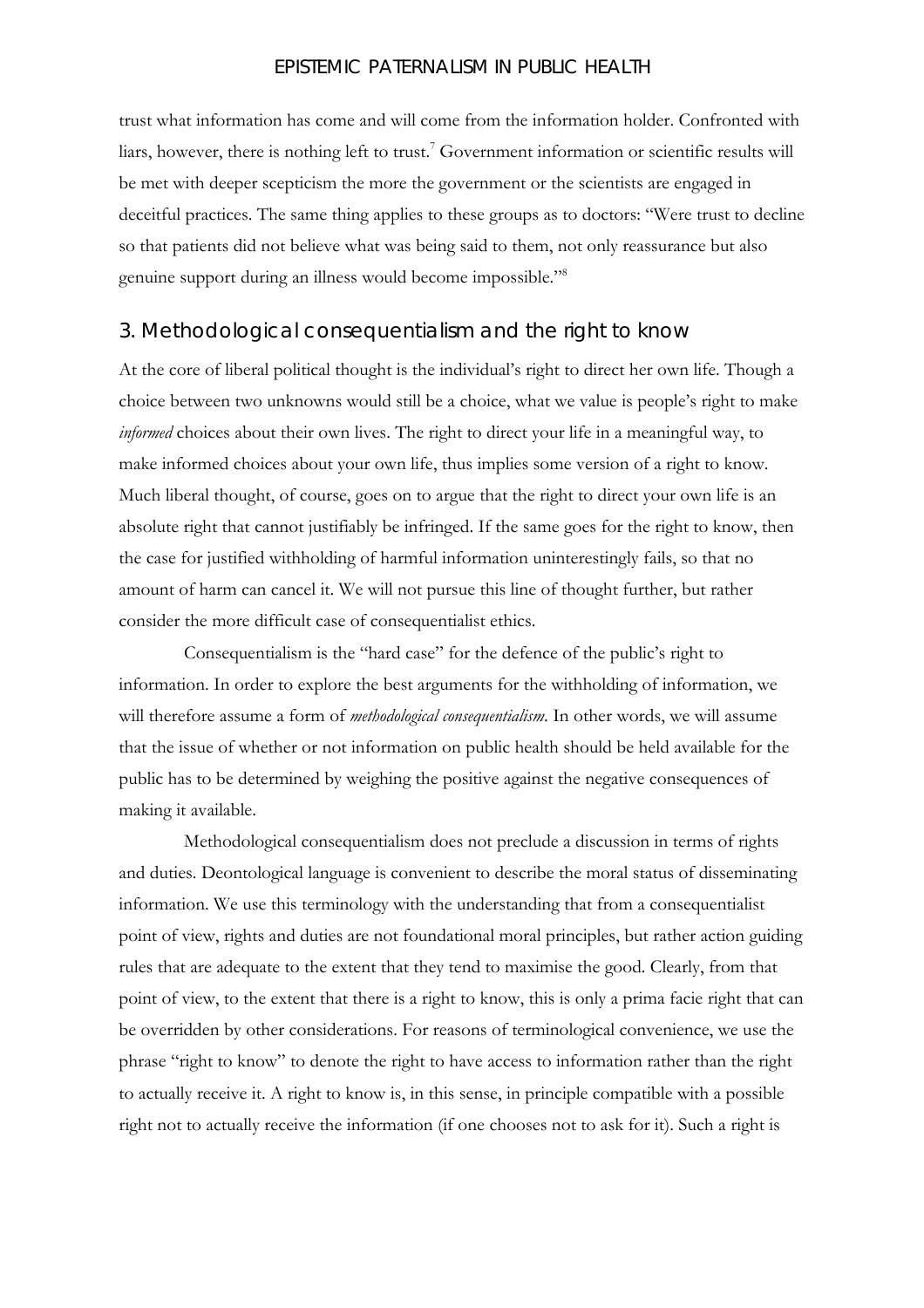sometimes inferred either from the right to direct one's own life or from some version of a right not to be harmed. For an overview, see Chadwick.<sup>9</sup>

 Furthermore, we will not reduce the value of the consequences to some unitary value, such as happiness or preference satisfaction. Instead, we will operate with values that have intuitive appeal and that may either be considered intrinsic or instrumental in contributing to more basic values. As mentioned in the introduction, four types of effects will be considered. Corresponding to Durodié's concern with short run negative effects, we will consider effects on people's psychological wellbeing. Corresponding to his concern with long run negative effects, we will consider effects on political decisions. We will furthermore consider effects on knowledge, primarily for their instrumental value. Finally, we will consider effects on private decisions, where the connection to informed control over one's own life is most obvious.

 We take none of these areas to be supremely important. Rather, we consider each area in its own right, on the assumption that they can in some way be incorporated into a wider consequentialist framework. Should the making available of some pieces or types of information lead to great enough harm, not countered by positive consequences of the same magnitude, such information could justifiably be withheld. This is a paternalistic stand that we find quite reasonable from a consequentialist point of view. The question is thus whether the balance will in practice be in favour of withholding information about public health, or in favour of making it publicly available.

# 4. Effects on knowledge

Apart from its possible intrinsic value, improved knowledge typically contributes to a person's decision making capacity. Positive practical effects of public health information will ensue only if access to (correct) information of this kind gives rise to better knowledge. It is therefore important to consider the effects of public health information on a person's state of knowledge.

 We take for granted that under most circumstances access to more accurate information will improve a person's knowledge. There are cases, however, in which (true) information confuses the recipient or causes her to have a more distorted view of the state of the world. This can happen if the new information connects with false beliefs already held. There seem—for example, to be persons who believe that (ionising) radiation is "contagious" so that an irradiated object will itself emit radiation. If a person with this incorrect belief is told that a certain spice product has been subjected to irradiation, then she may conclude that the product is radioactive. Similar mistakes are the subject of numerous studies of risk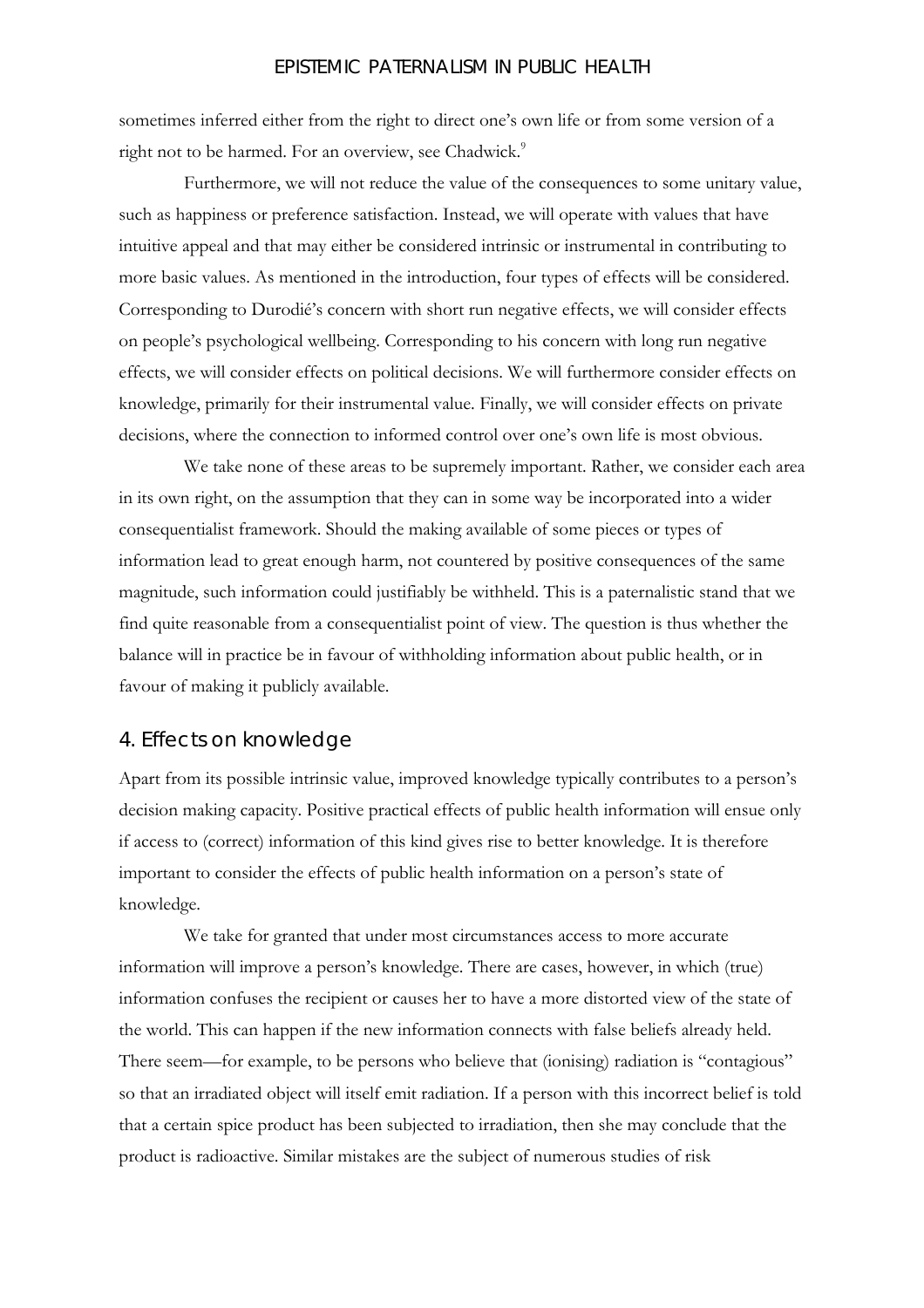communication between experts and lay persons. For an interesting exposition see Thomson P  $B$ <sup>10</sup>

 This problem may also arise in relation to uncertain information. Hence, in our example, if this person receives information saying that there is uncertainty whether or not a specific product has been irradiated, she will probably conclude that there is uncertainty whether or not it is radioactive. It is essential to note, however, that this problem is not specific to uncertain information. A policy of withholding information in order to avoid negative effects of information on knowledge would imply withholding both certain and uncertain information in those areas where misinterpretation is most likely. These would be areas where the meaning of terms differs between expert and lay use, where there is widespread prejudice, or where there is a general lack of knowledge which is compensated for through superstition or wild guesses. The sheer magnitude of prevalent misconceptions and possible misunderstandings, and—not least—their unpredictability, makes such a project of withholding a rather implausible undertaking.

 Let us, however, for argument's sake, consider the possibility that information about uncertain threats to public health is one of those areas where misunderstandings are most likely to have negative effects on knowledge, or where the effects are most severe. There would then be a case for the withholding of such information in order to avoid adding to existing confusion. How strong the case is depends on the likely outcome of withholding.

 An obvious danger with withholding is that awareness of the lack of information will create greater confusion than would the information itself. The knowledge or suspicion that information is withheld can induce false beliefs that involve the attribution of exaggerated weight to withheld information: "if they don't tell us, it must be important". Furthermore, such information as would become available under a practice of withholding would not only tend to be partial and unbalanced, but would also likely be misinterpreted due to suspiciousness and to lack of relevant background information. The attempt to limit uncertainty might thus create even greater uncertainty about the state of things. As long as information is made available about the uncertain threats to health that science discovers, at least we know (or can find out should we want to) what these uncertain threats are, and we need not speculate about other threats that scientists might possibly have discovered. If they are not made available, the scope for such speculation is wide open.

 Generally speaking, when a person or group of persons have misconceptions that give rise to adverse effects of information, withholding information that can be misconceived seems to be a dubious strategy. The obvious solution is instead to provide information that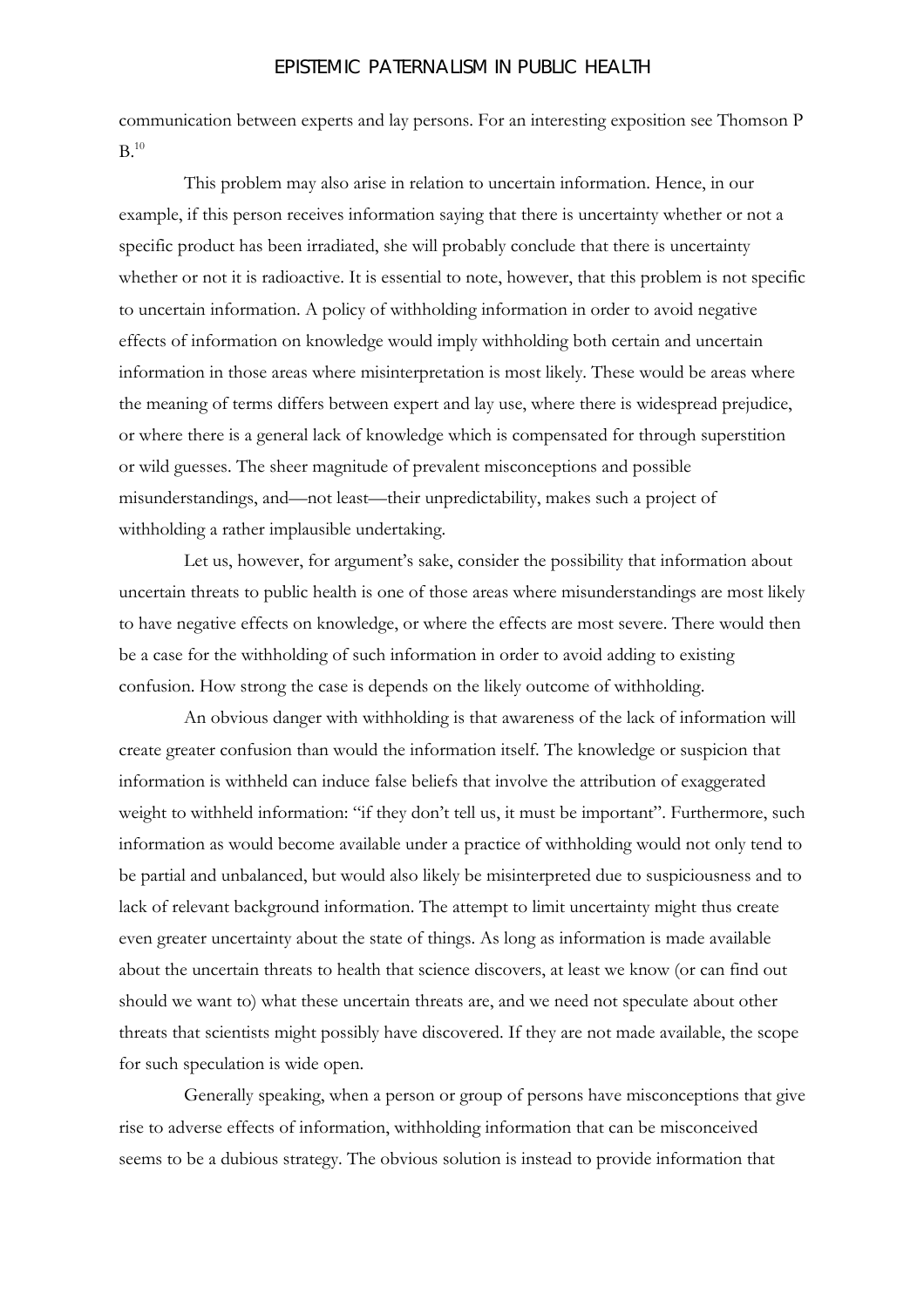counteracts the misconception, both in general and in connection with particular pieces of information that may otherwise be misunderstood. In the above example of irradiated food, this means that (i) general education about the physical characteristics of radiation should be promoted, and (ii) information about the irradiation of food products should when necessary be accompanied by information that, as far as possible, forestalls potential misunderstandings.

# 5. Psychological effects

Information often threatens our wellbeing and peace of mind. Bad news can be harmful simply by making us aware of displeasing facts. In everyday life, we act under the presumption that such harm is outbalanced by the usefulness of being aware of the state of things. In most cases this presumption is empirically well founded. This is why we do not in general need to hesitate to tell a student that she has failed an exam, or a patient that she has diabetes. There are cases, however, where we tend to hesitate, such as telling a friend that her partner cheats on her or a patient that she has a deadly, incurable disease. In these and some other situations it can reasonably be claimed that an affected person would be better off without the information.

 How harmful, then, is information about uncertain threats to public health? This is, at least in part, an empirical issue. However, there does not seem to be an adequate information base for answering it. Durodié refers to an article by Winters *et al*, who have carried out a series of experiments in which adverse symptoms, mainly from the respiratory organs, were induced by inhalation of air with enhanced  $CO<sub>2</sub>$  concentration. By adding an odour to the  $CO<sub>2</sub>$ enriched air, subjects were conditioned to exhibit these symptoms also when exposed to the odour alone. This associative (Pavlovian) learning was substantially enhanced in subjects who were, prior to the exposure, given a leaflet that, according to the authors, contained "information similar to that found on websites and other media about environmental pollution and a description of a patient with MCS (multiple chemical sensitivity)".11 Durodié also cites Simon Wessely as claiming that Sweden, with its restrictive chemicals regulation, has one of the highest levels of self reported sensitivities to chemicals in the developed world, but we could not find this claim in the paper referred to. (Wessely S. Psychological, social and media influences on the experience of somatic symptoms. Workshop paper, 1997. Manuscript received from author, via personal communication, in 2004.)

 According to Durodié, these results indicate that official recognition of health threats contribute to the proliferation of such diseases as MCS (Durodié,<sup>4</sup> p 394). The experiment conductec by Winters *et al* does not, however, establish a link between information about chemical substances of the type proposed by regulatory agencies and psychosomatic diseases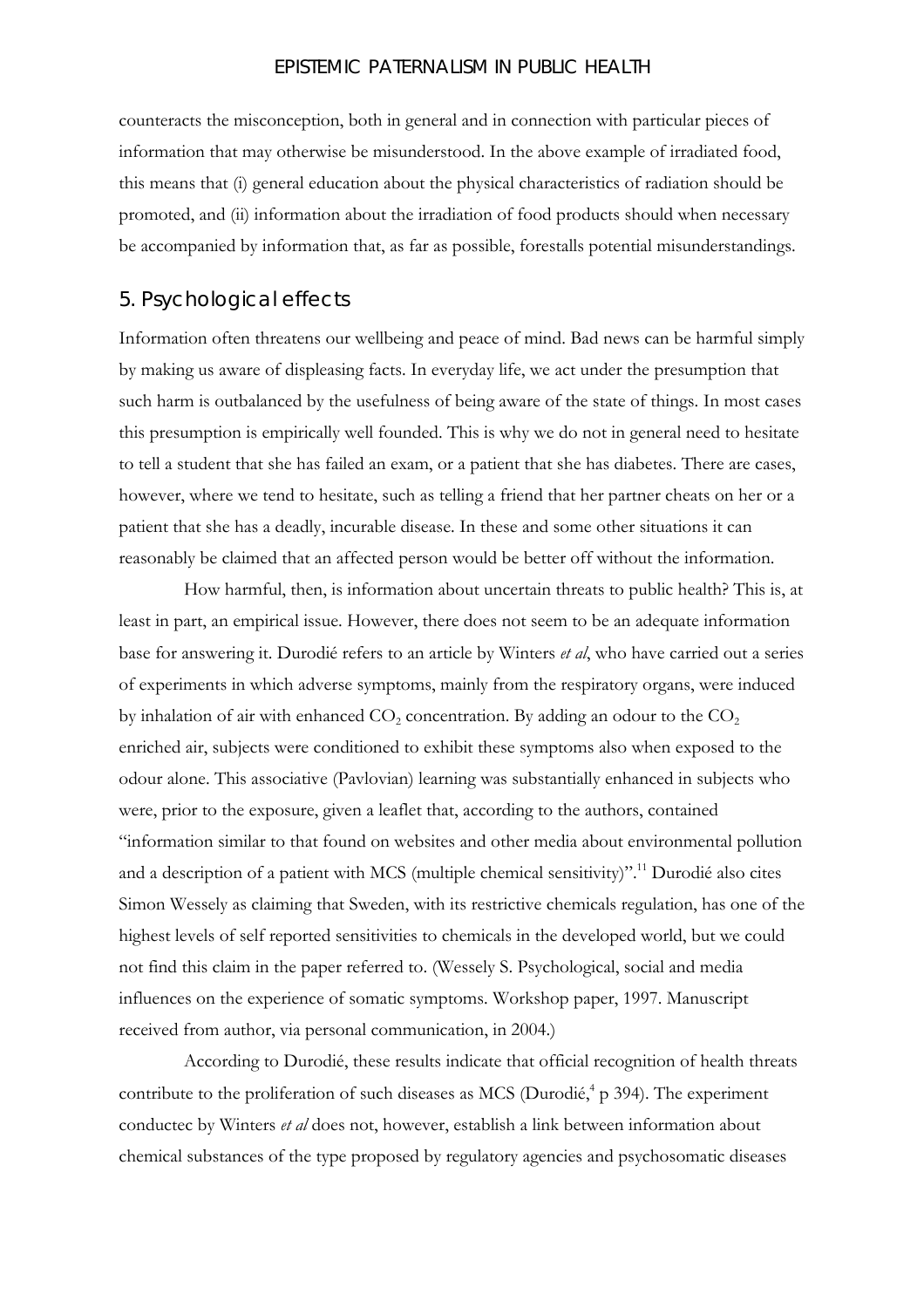such as MCS, and this for at least two reasons. First, the leaflet contained sweeping formulations about chemicals in general, very different from the specific science based statements about potential problems with specific substances that are intended for instance in the REACH proposal criticised by Durodié. Second, MCS was not reported by Winters *et al*. 11 It remains to be shown that MCS or related psychosomatic disorders can be caused by Pavlovian learning or by some other mechanism for which results from Pavlovian learning are relevant.

 As with effects on knowledge, the psychological harms of information need to be evaluated in relation to the harms of withholding information. Withholding must be organised in some fashion and indirect effects will ensue. Lack of information may induce not only confusion but also anxiety, perhaps in particular if one is aware of the fact that information is being withheld in order to prevent anxiety. We find it hard to believe that the type of anxieties that may contribute to MCS would be relieved if the present situation were replaced by one in which the public knew or suspected that there was (uncertain) scientific information about possible threats to their health that where being withheld from them. Furthermore, it is difficult to see how professionals could bring these patients to trust them under such circumstances.

 In conclusion, the psychological effects are to a large extent unknown. Epistemic paternalism may lead to a situation in which the public knows that there is scientific uncertainty about the health effects of certain chemicals, and also knows that the identities of these chemicals are not disclosed to them. We propose that the latter situation is likely to have more serious psychological effects than one in which the public receives full and correct information about scientific uncertainties. Hence, there is a real possibility that epistemic paternalism will be counterproductive and withholding must be evaluated with this possibility in mind.

## 6. Effects on private decisions

Although Durodié is certainly right that the potential threats to public health from chemicals in products and processes are often uncertain, it does not follow that these uncertain risks are better ignored. Without going into detail, Durodié dismisses uncertain risks as an object of rational decision making: "The emphasis, promoted by some, on what could be, rather than on what is, removes human action, understanding, competence, and will from the equation" (Durodié,<sup>4</sup> p 393). This quote catches in a nutshell the assumption that uncertainties are not part of "what is".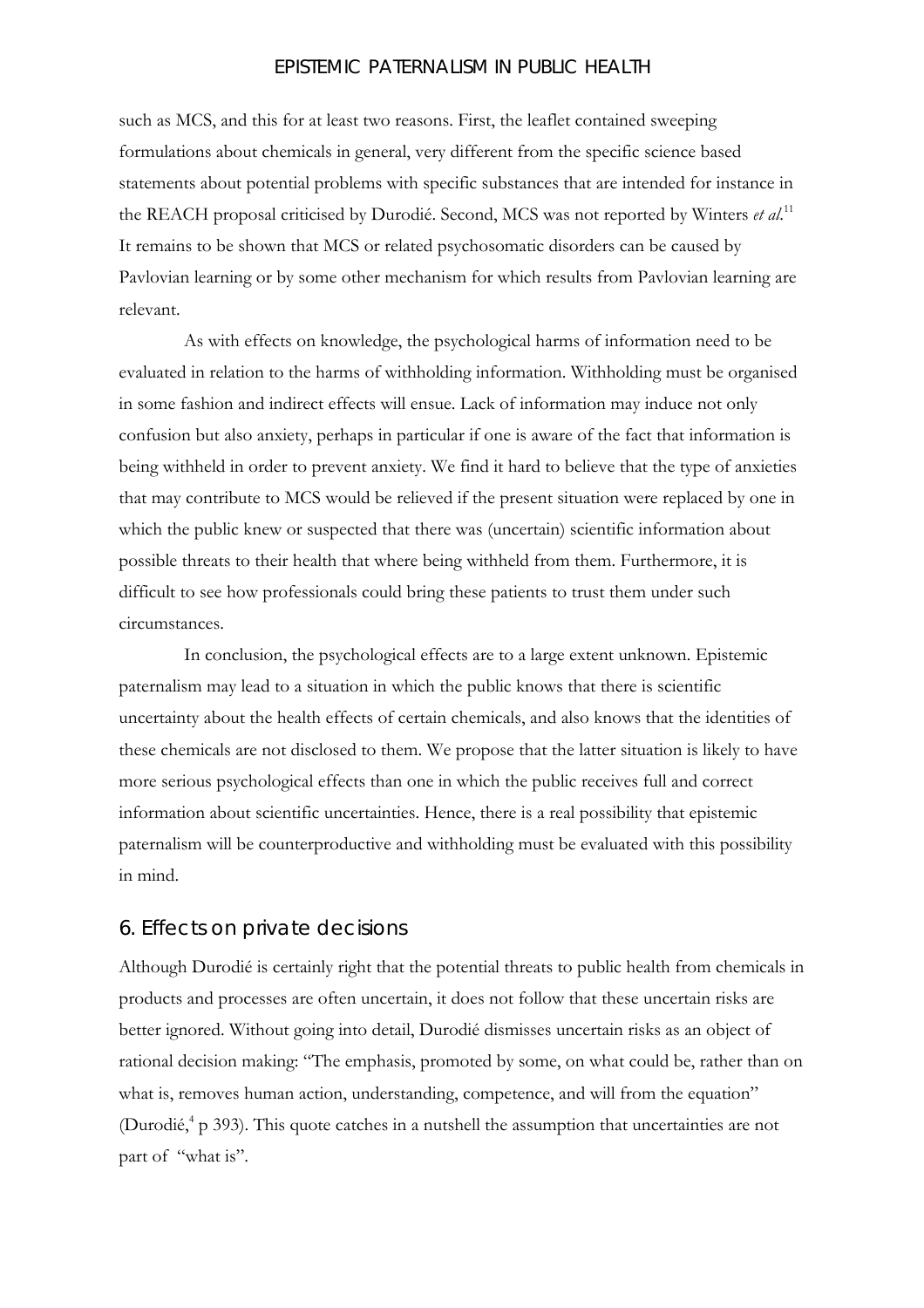Durodié claims to be writing "in the spirit of" an earlier article by Chauncey Starr, which deals with uncertainties in a somewhat more stringent manner. Durodié quotes with approval Starr's description of such alleged threats to health as global warming, radiation, and genetic modification as examples of "amplification of a minor popular concern into an apocalyptic dogma".12 Starr is concerned with public fears that are "hypothetical" —meaning that "the guesstimate of either their probability, their consequences, or both has an indefinitely wide range of uncertainty". The wide range of uncertainty is implicitly assumed to imply that the risks are certainly minor.<sup>12</sup>

 In opposition to the above, it must be emphasised that uncertainty does not equal complete lack of knowledge. When scientific findings imply that some apparently harmless substance might be hazardous, this means something more than the mere logical possibility that it may be hazardous. The range of uncertainty is not indefinitely wide. Maybe the substance has proven hazardous to rats, or maybe its molecular structure indicates that it can be harmful. Such indications, and others that scientists in the field deem to be relevant for risk assessment, do tell us something. A scientific judgment that there is an uncertain risk associated with some product or process is a qualified judgment, not to be confused with the situation where no such judgment has been made, and certainly not with the situation where a product or process has been judged harmless.

 Hence, when the risks associated with the use of some chemical, for example, are uncertain, this means that the situation with respect to this substance differs from the situation of *both* substances that are known to have serious adverse effects *and* from the situation of substances which we can be reasonably certain have no such effects. For a rational decision maker who strives to avoid negative health effects, these differences should have practical consequences. Everything else being equal, she should prefer the substance known to be harmless to the substance with unknown properties, and the latter to the substance known to have serious negative effects.

 Information is directly useful to the degree that it actually guides concrete choices. Being informed, however, also contributes to your capacity to make informed choices, whether or not you use it. The capacity to make informed choices and thus direct your own life is what is usually called autonomy. If—for example, you wish to avoid uncertain health threats, but do not know which those threats are, you are effectively prevented from acting in accordance with that wish. In general, information is a prerequisite for meaningful choice.

 Good reasons can be given for avoiding uncertain threats to health when the costs of doing so are sufficiently small. Avoiding uncertain threats to health will in the long run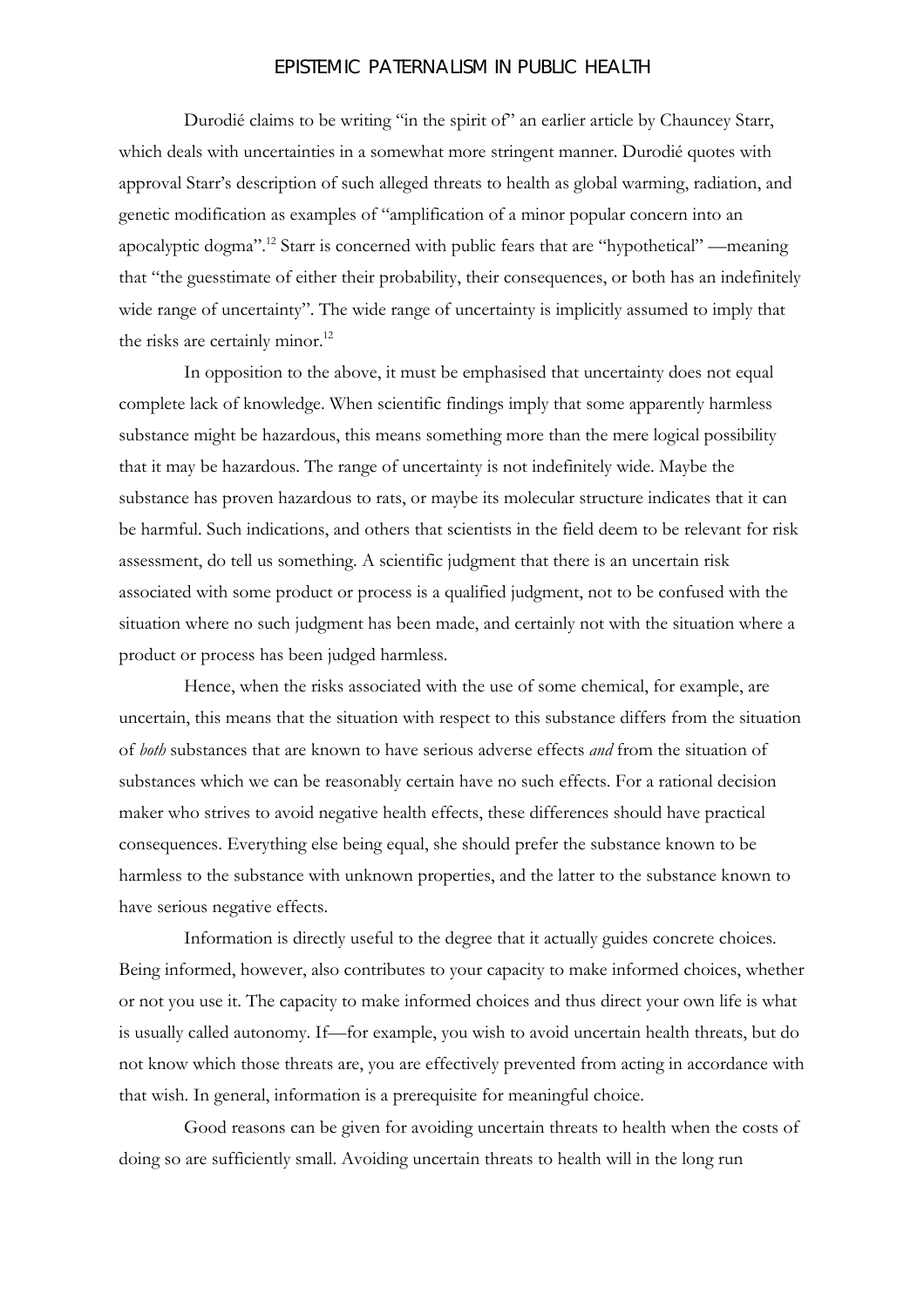improve our chances of staying well, though we do not know to what degree. The point of balance will differ between individuals depending on the values on which they base their decisions. Starr mocks the precautionary principle, saying it is caused by "a primitive instinct to suspect the unknown" (Starr,<sup>12</sup> p 804). Individuals' negative evaluations of risks and uncertainties can more neutrally be referred to as aversions. Granted that individuals should be allowed to choose what products to use and what activities to take part in based on their own values, including their own degrees of risk aversion and aversion to uncertainty, they can obviously make use of information about the possible health risks connected with different products and activities.

# 7. Effects on political decisions

In a democratic society the people must have access to adequate information on the performance of the government. To be able to evaluate the government, people need to be informed of the consequences of government policy. Issues such as public health, consumer safety, and the status of the natural environment are common and fully legitimate citizen concerns. Another use of information about threats to public health is thus political.

 Of course, citizens are never fully informed, and the government can be evaluated on the basis of what people do know even if this is not all there is to know. However, every bit of information that is concealed makes citizens less informed and thus less able to fulfil their political role. People are interested in different matters, and attach different degrees of importance to different types of facts. Each citizen should be free to look into those aspects of government that she finds most important or most neglected, while at the same time ignoring other aspects of government. To accept, however, that not everyone knows everything is one thing, excluding some matters from public scrutiny altogether is a completely different matter. (There are policy areas, such as foreign and security policies, where information is withheld from the public for reasons that are not relevant for issues of public health. We will not discuss these practices here.)

 Most obviously, citizens need information about uncertain health threats in order to be able to participate in the political process as it concerns regulatory issues. They also need such information in order to be able to discuss the government's research priorities and the priority given to research in comparison with other areas. Information about uncertain threats to public health is in fact an integrated part of the information base on which political choices should be made. To the extent that there is such a thing as a citizen right or duty to make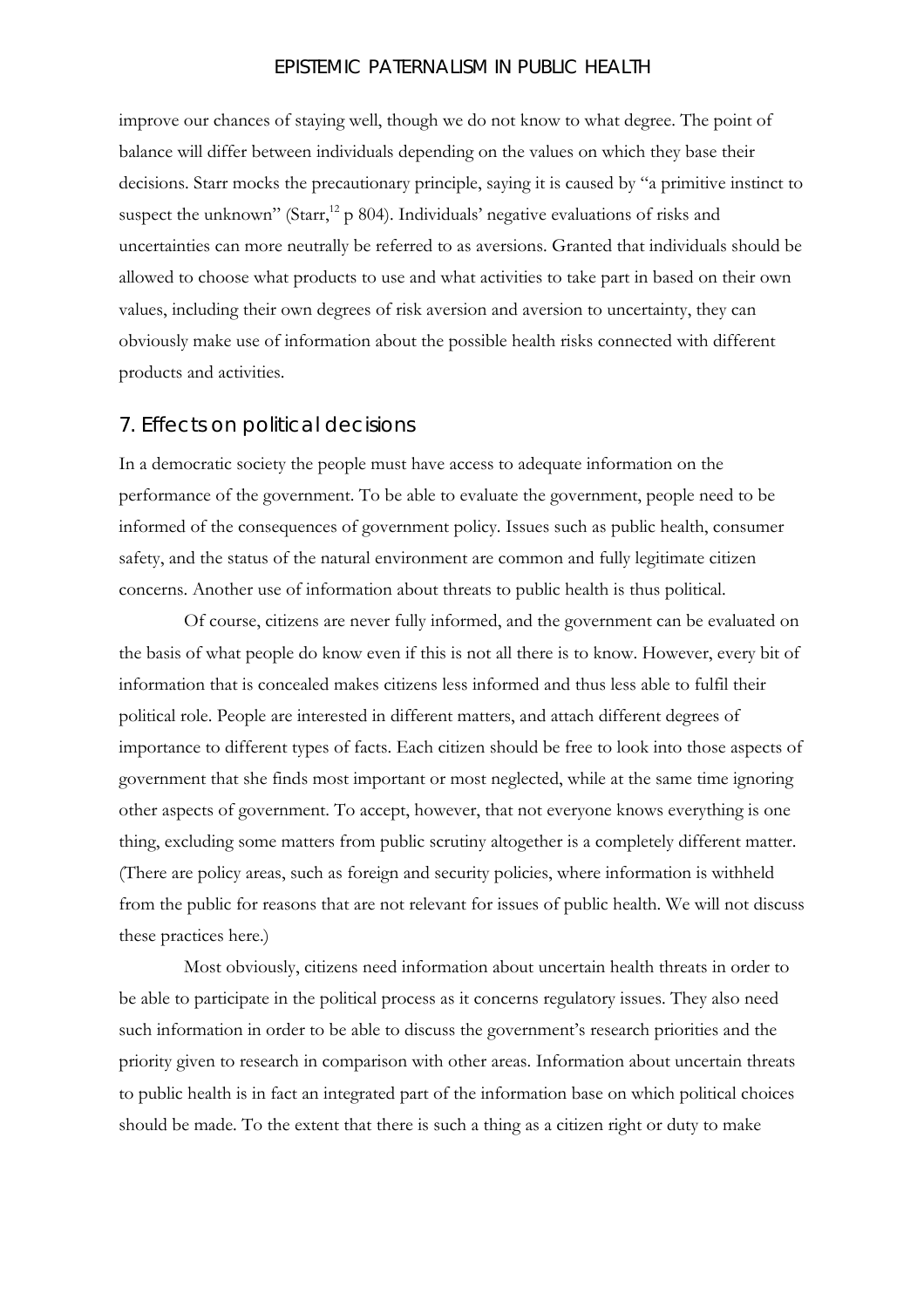informed choices among political alternatives (parties, presidential candidates, or alternatives in a referendum), there is also an inferred right or duty to be informed of the relevant facts.

 In an open society, openness and sharing of information is a driver of progress not an obstacle. New discoveries are constantly made in all segments of society. The sharing of these discoveries and the building on each other's achievements is what makes possible the rapid technological development that we currently enjoy. It is this pure effectiveness of information sharing that prompted John Stuart Mill, with his otherwise sharply critical view of centralised government, to champion "the greatest dissemination of power consistent with efficiency; but the greatest possible centralisation of information, and diffusion of it from the centre". Mill believed that the central government "should have a right to know all that is done, and its special duty should be that of making the knowledge acquired in one place available to others".13 Particularly in the age of the internet, one does not need to endorse the proposed role of central government in order to sympathise with the underlying purpose of this proposal—namely to improve the quality of decisions throughout society by making as much information as possible available to all decision makers, and, as Mill would have been eager to point out, in a democracy all citizens are decision makers.

 Durodié and Starr fear that technophobia will grow and progress suffer. But we need to avoid not only technophobia, but also technomania. A proper balance must be struck between safety and development. To the extent that the public should be able to take part in political decision making, they need access to full scientific information, including information about scientific uncertainties.

#### 8. Conclusion

In summary, we have found epistemic paternalism about public health to be a very problematic position, possibly to the degree of being self defeating. Withholding information about threats to public health interferes with people's ability to make informed choices in both the private and the political parts of their life. Furthermore, such a practice is likely to give rise to more confusion and unwarranted anxieties than it can prevent. This applies even if the practice of withholding is restricted to information that is uncertain.

 The argument for epistemic paternalism would be stronger if great uncertainty about health effects would imply small risks. Unfortunately, things are not that simple. History is rich with examples of threats to health that were first considered non-existent or simply not considered, later considered uncertain, and are now known to be harmful. Tobacco and asbestos are among the best known examples of this.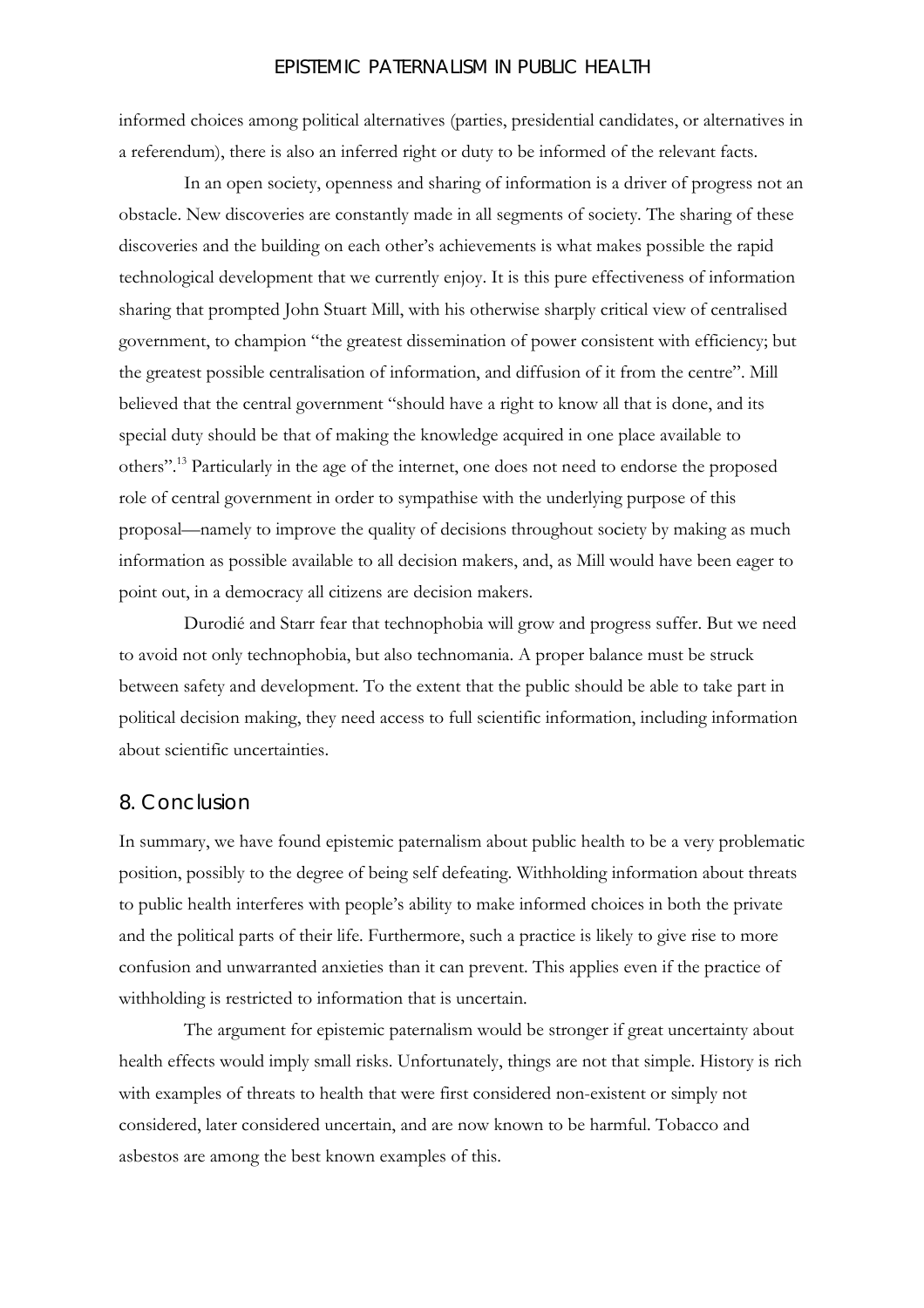It should be conceded that the policy we propose has the unavoidable disadvantage that warnings will sometimes go out about things that will later be found quite safe. An instructive case is the famous Berg letter to *Science* in 1974, in which several distinguished scientists went public with their fear of the "potential hazards" of in vitro recombination of genes.<sup>12</sup> The letter initiated a large and sometimes untidy public and scientific debate about the risks of gene splicing. Since scientists now, including the authors of the Berg letter, agree that the potential hazards were not actual, we can conclude that the spread of these scientific doubts did little good and caused much anxiety and, possibly, false beliefs. This does not mean, however, that it was wrong to inform the public of the potential problem. It lies in the nature of uncertainties that they may later become certainties, in either direction. The appropriateness of informing about uncertainties cannot be evaluated on the basis of scientific results that were unavailable at the time. We agree with Keith Boone, writing about the controversy in retrospect, that the strong reactions toward the Berg authors, the later triumphant demeanour of the critics and the repentant attitude of the authors, were unfortunate and misplaced. Events such as the Berg letter are an integral part of an openness that has some negative consequences but is on the whole superior to secrecy. The Berg letter controversy was, it should also be noted, amplified by earlier policies of secrecy in the USA, resulting in diminished trust in public and professional figures on the whole.15

 Withholding, like manipulation, might be the best way to achieve a short term well defined objective—for example, to avoid anxiety. In the long run, openness and truthfulness have better consequences. The REACH proposal to make information about chemical testing available to the public is a prominent example of such openness. To lessen the harm done by information, we should look at how information is communicated, doing what we can to avoid ill considered campaigns and exaggerated media reports. Even if, however, such efforts prove to be unsuccessful, it is still better to make information about uncertain threats to health available to the public than to adopt a policy of keeping them secret. As Roger Higgs so eloquently put it: "The antidote to fear is not silence but open discussion".<sup>8</sup>

#### Acknowledgements

We would like to thank an anonymous reviewer for valuable comments.

#### References

1. Goldman AI. Epistemic paternalism. *Journal of Philosophy* 1991;**88**:113–31.